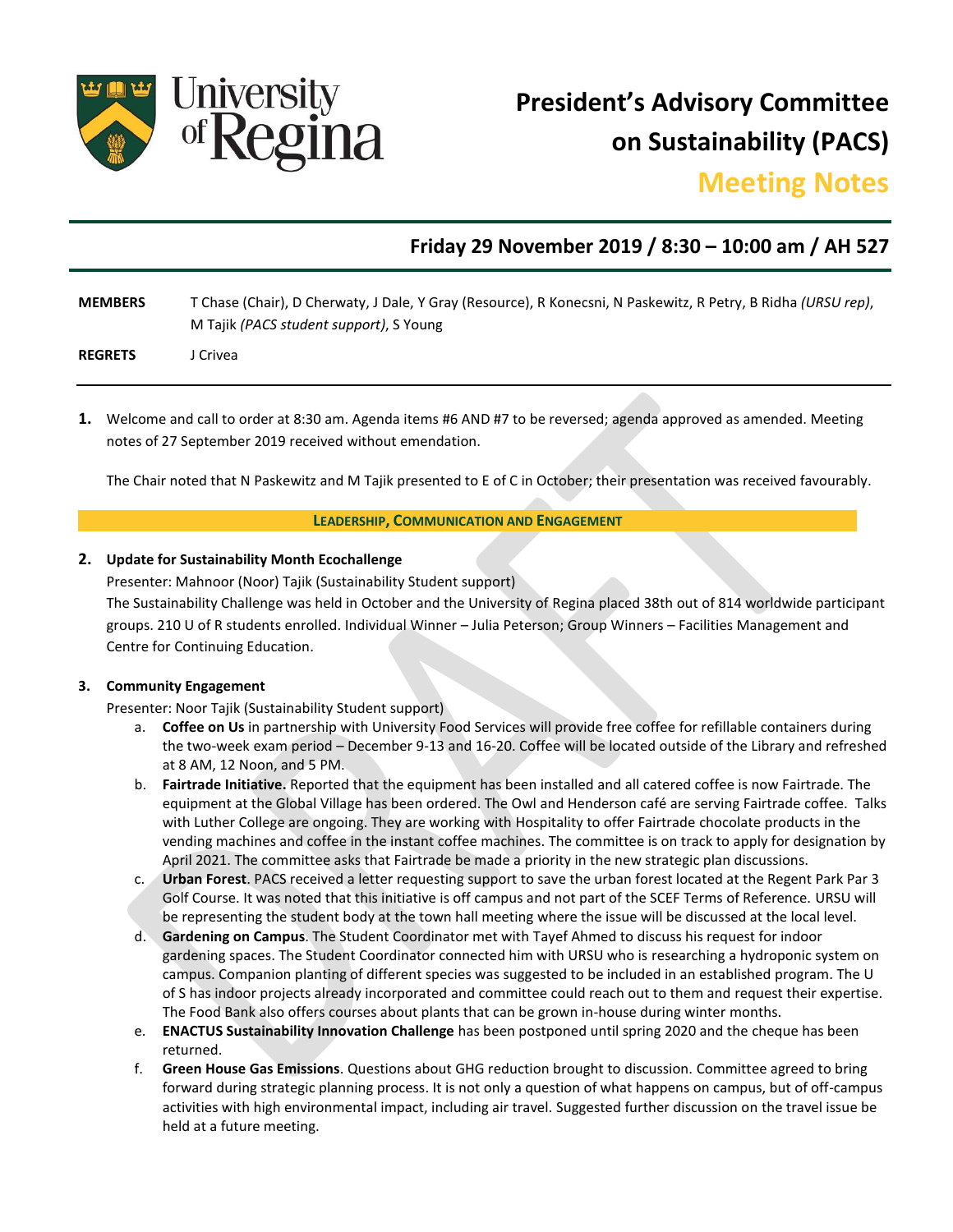g. **JDC West Conference.** The PACS committee agreed to provide informational items for the conference packages. 700 delegates from across Canada will be attending.

J Dale asked the Sustainability Coordinator provide her with information to include in the Faculty newsletter.

#### **WASTE, ENERGY AND TRANSPORTATION**

#### **4. Food Diversion Initiative with URSU and ENACTUS**

Presenter: Noor Tajik (Sustainability Student support)

The *FeedBank* has been created with partnership with Enactus Regina. The focus is requesting campus vendors to divert excess food. Currently, diverted food is being sent to Sofia House and YWCA. The Owl (URSU) is active partner and committee looking forward to including Chartwells at later date. The catering form will include a check-off area where food diversion can be requested.

#### Discussion:

Can a Facebook page be created to alert students food is available and where it is located?

Liability issue – public health. The Act specifies the food handling requirements. D Cherwaty has a contact to public health and will provide to Sustainability Coordinator. The Sustainability Coordinator assured the committee that provisions of the Act had been considered and were being followed.

There needs to be an exploration of the different ways this initiative can be incorporated on campus, such as working with the food court vendors to provide left over food to students at discounted prices at end of day.

Removal of vending machines providing bottles drinks was discussed. Efforts to reduce plastic contribution that come from these machines by taking this initiative.

Discussion:

How do we enable this program and mitigate pushback? Committee should focus on an implementation plan with a suggested 2025 phase out period.

A smaller phase out period with six month increments was suggested starting with supplying drink dispensers sooner than later.

Reduce the exposure to sugar drinks and provide ways of how we think about ourselves by reducing the ability to make poor choices. What is influencing student's choices?

# **ACTION: To develop a strategy to present to the President.**

# **OPERATIONS AND OTHER ISSUES**

# **5. SCEF Fall Funding Applications**

Presenter: Noor Tajik (Sustainability Student support)

Application deadline – December 11. Committee meeting to be scheduled prior to Christmas break to review the applications and select the projects that will be funded. A PDF package of the applications will be sent to committee members prior to meeting.

# **6. 8th RCE Conference of the Americas**

Presenter: Roger Petry, Coordinator UNU RCE Sask Roger reviewed the presentation he made at RCE Conference of the Americas. A link to the website was provided to enable committee members to read conference submissions.

# **7. The SDG Accord**

Presenter: Noor Tajik (Sustainability Student support)

Noor reviewed the mandate of the Accord and who should be a member. This initiative may be one of the things the University does as part of the Strategic plan.

Discussion:

We need to look at this proposal and what it means. Can we meet the economics of plan targets? Has the university reached its maximum student enrollment? What are the implications of capping enrollment, especially in an era when government support is flat or declining?

How do they match up? Noted that STARS and AASHE are partners of the SDG Accord.